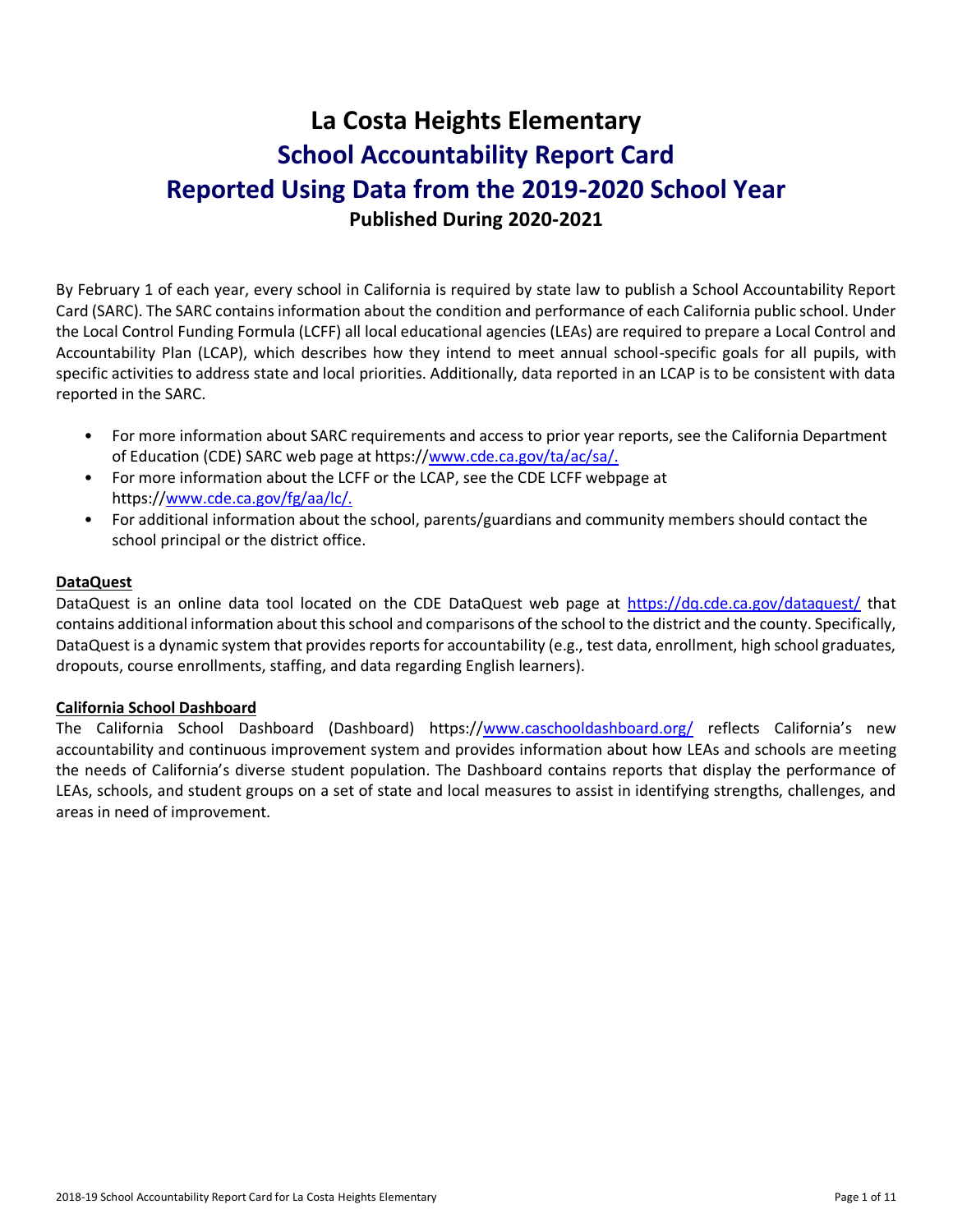# **About This School**

### **School Contact Information (School Year 2020-2021)**

| <b>Entity</b>                            | <b>Contact Information</b>  |
|------------------------------------------|-----------------------------|
| <b>School Name</b>                       | La Costa Heights Elementary |
| <b>Street</b>                            | 3035 Levante St.            |
| City, State, Zip                         | Carlsbad, CA 92009-8331     |
| <b>Phone Number</b>                      | (760) 944-4375              |
| Principal                                | Christie Kay                |
| <b>Email Address</b>                     | christie.kay@eusd.net       |
| Website                                  | www.eusd.net/lc             |
| <b>County-District-School (CDS) Code</b> | 37 68080 6106132            |

### **District Contact Information (School Year 2020-2021)**

| <b>Entity</b>        | <b>Contact Information</b>                        |  |  |  |  |
|----------------------|---------------------------------------------------|--|--|--|--|
| <b>District Name</b> | <b>Encinitas Union Elementary School District</b> |  |  |  |  |
| <b>Phone Number</b>  | 760.944.4300                                      |  |  |  |  |
| Superintendent       | Andrée Grey                                       |  |  |  |  |
| <b>Email Address</b> | Andrée.Grey@eusd.net                              |  |  |  |  |
| Website              | www.eusd.net/pages/default.aspx                   |  |  |  |  |

### **School Description and Mission Statement (School Year 2020-2021)**

La Costa Heights Elementary is located in northern San Diego County in the city of Carlsbad. We are one of nine elementary schools in the Encinitas Union School District. La Costa Heights Elementary School is a 2020 Civic Award of Excellence, 2019 Civic Award of Distinction, 2018 Civic Award of Merit, 2016 California Gold Ribbon School and 2014 California Distinguished School serving approximately 700 students in grades kindergarten through six.

We offer a full academic program for our students. At La Costa Heights we believe all students are leaders and live by our mission: Inspiring learners, empowering leaders. Our rigorous curriculum and enrichment opportunities sustain us in fulfilling this mission. The school has developed educational programs designed to provide the skills and tools necessary for students to explore their creativity while developing a strong educational base in an ever changing global society. Children explore and demonstrate their abilities through challenging academic activities as well as creative art, music, PE, multimedia, and drama experiences. The teachers and staff are dedicated to ensuring the academic success of every student and providing a safe and productive learning experience.

The dedication of La Costa Heights Elementary School's staff, parents, and community to their students has resulted in the school's proud successes. Parents enhance our students' education by becoming aware of the school's expectations and encouraging their child to meet them through the completion of homework and participation in home activities. Our parents are also active participants at La Costa Heights through a variety of volunteer opportunities. It is our goal that through understanding and communication we can develop a rapport that results in the best educational environment possible for our students. Our success is largely dependent on how effectively we can work together as a team to meet the needs of our students.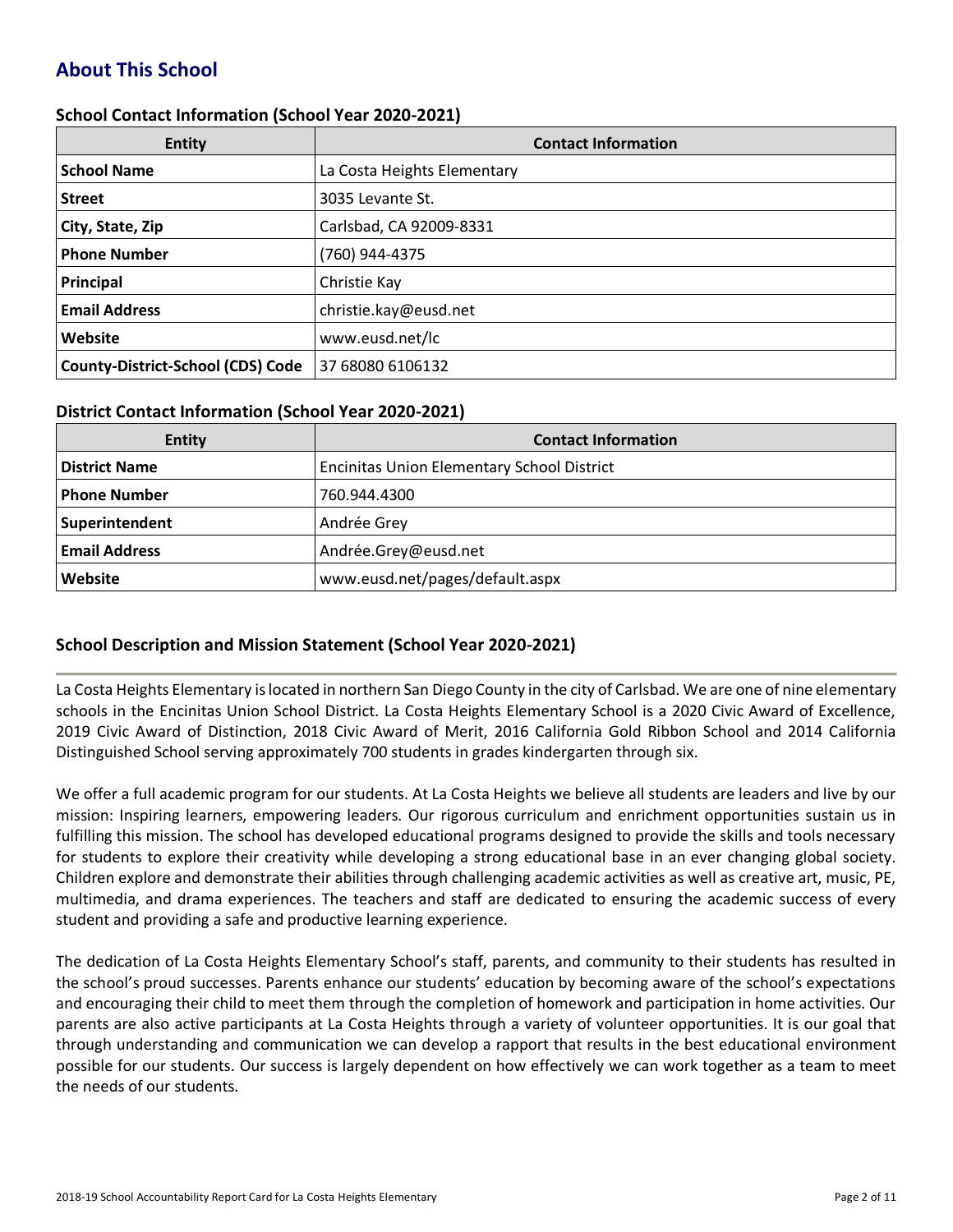### **Student Enrollment by Grade Level (School Year 2019-2020)**

| <b>Grade Level</b>      | <b>Number of Students</b> |
|-------------------------|---------------------------|
| Kindergarten            | 107                       |
| Grade 1                 | 88                        |
| Grade 2                 | 101                       |
| Grade 3                 | 105                       |
| Grade 4                 | 94                        |
| Grade 5                 | 97                        |
| Grade 6                 | 93                        |
| <b>Total Enrollment</b> | 685                       |

### **Student Enrollment by Student Group (School Year 2019-2020)**

| <b>Student Group</b>                       | <b>Percent of Total Enrollment</b> |
|--------------------------------------------|------------------------------------|
| <b>Black or African American</b>           | 0.9                                |
| American Indian or Alaska Native           | 0.1                                |
| Asian                                      | 7.2                                |
| <b>Filipino</b>                            | 1.9                                |
| <b>Hispanic or Latino</b>                  | 13.3                               |
| <b>Native Hawaiian or Pacific Islander</b> | 0.1                                |
| White                                      | 71.8                               |
| <b>Two or More Races</b>                   | 3.2                                |
| <b>Socioeconomically Disadvantaged</b>     | 8.8                                |
| <b>English Learners</b>                    | 2.6                                |
| <b>Students with Disabilities</b>          | 13.4                               |
| <b>Homeless</b>                            | 0.3                                |

# **A. Conditions of Learning**

### **State Priority: Basic**

The SARC provides the following information relevant to the State priority: Basic (Priority 1):

- Degree to which teachers are appropriately assigned and fully credentialed in the subject area and for the pupils they are teaching;
- Pupils have access to standards-aligned instructional materials; and
- School facilities are maintained in good repair

### **Teacher Credentials**

| <b>Teachers</b>                                                    |          | <b>School</b><br>2019-20 | <b>School</b><br>2020-21 | <b>District</b><br>2020-21 |
|--------------------------------------------------------------------|----------|--------------------------|--------------------------|----------------------------|
| With Full Credential                                               | 27       | 30                       | 33                       | 285                        |
| Without Full Credential                                            | $\Omega$ |                          |                          | Д                          |
| Teaching Outside Subject Area of Competence (with full credential) |          |                          |                          |                            |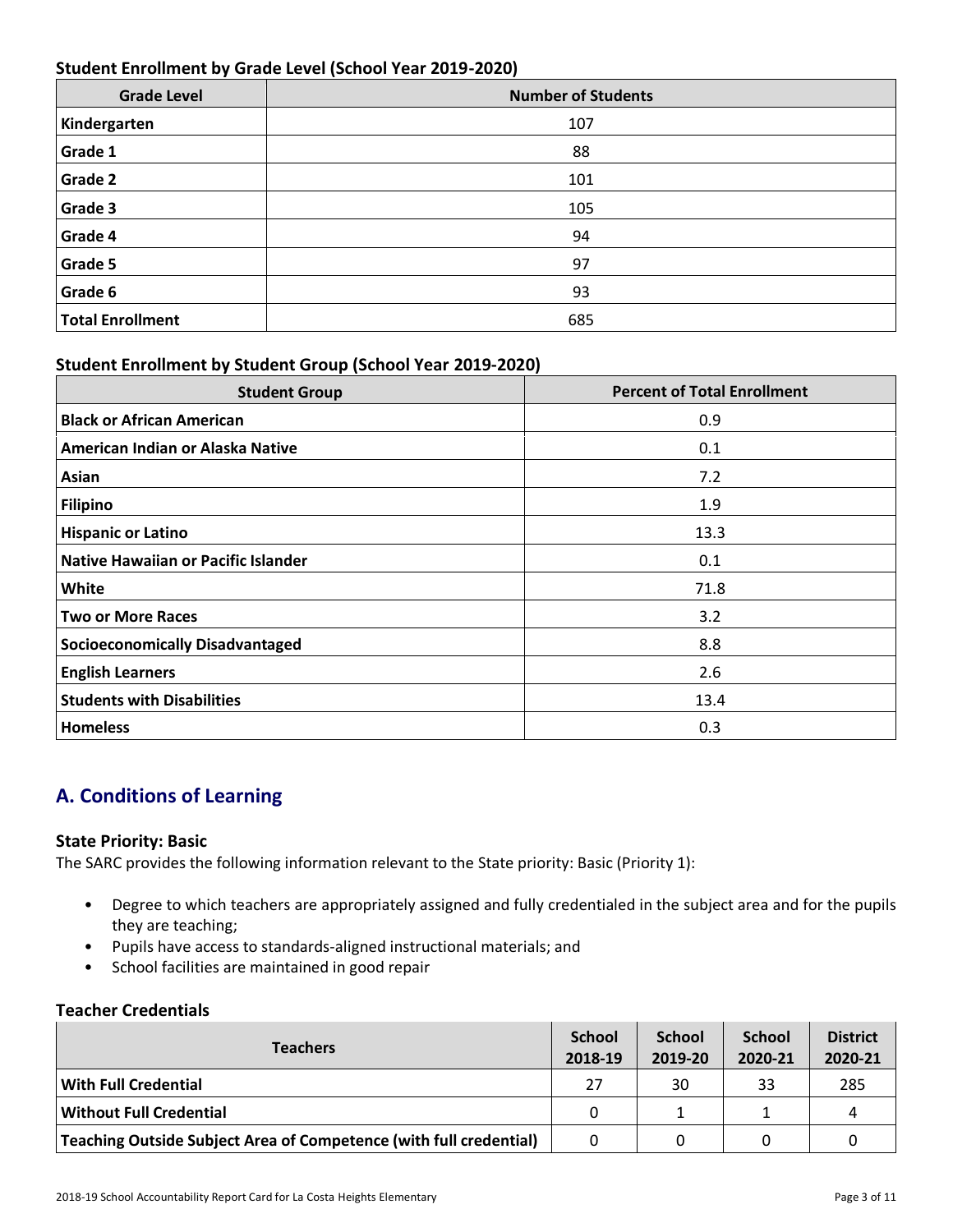### **Teacher Misassignments and Vacant Teacher Positions**

| Indicator                                      | 2018-19 | 2019-20 | 2020-21 |
|------------------------------------------------|---------|---------|---------|
| Misassignments of Teachers of English Learners |         |         |         |
| Total Teacher Misassignments*                  |         |         |         |
| Vacant Teacher Positions                       |         |         |         |

Note: "Misassignments" refers to the number of positions filled by teachers who lack legal authorization to teach that grade level, subject area, student group, etc. \*Total Teacher Misassignments includes the number of Misassignments of Teachers of English Learners.

### **Quality, Currency, Availability of Textbooks and Other Instructional Materials (School Year 2020-2021)**

#### **Year and month in which data were collected:** September, 2020

| Subject                       | <b>Textbooks and Other Instructional</b><br><b>Materials/year of Adoption</b> | <b>From Most</b><br>Recent<br><b>Adoption?</b> | <b>Percent Students</b><br><b>Lacking Own</b><br><b>Assigned Copy</b> |
|-------------------------------|-------------------------------------------------------------------------------|------------------------------------------------|-----------------------------------------------------------------------|
| <b>Reading/Language Arts</b>  | National Geographic/2017                                                      | Yes                                            | O                                                                     |
| <b>Mathematics</b>            | Scott Foresman-Addison Wesley/2009                                            | Yes                                            | 0                                                                     |
| <b>Science</b>                | Houghton Mifflin/2007                                                         | Yes                                            | 0                                                                     |
| <b>History-Social Science</b> | Harcourt/2006                                                                 | Yes                                            | 0                                                                     |

Note: Cells with N/A values do not require data.

### **School Facility Conditions and Planned Improvements**

La Costa Heights Elementary School provides a safe, clean environment for students, staff, and volunteers. School facilities were built in 1987, and currently include a multipurpose room, staff lounge, 24 permanent classrooms, playground, and media center. We also have modular buildings with 12 classrooms accommodate current and future growth. The asphalt was recently resurfaced in 2015. New landscaping has also been recently also added to the parking lot median and the garden spaces around the school. Beautification projects such as painted and tile murals enhance the campus. In 2016 new student furniture was purchased and solar panels were installed at La Costa Heights.

District maintenance supervisors are proactive and conduct inspections at school sites on a continual basis. Repairs necessary to keep the school in good repair and working order are completed in a timely manner. A work order process is used to ensure efficient service and that emergency repairs are given the highest priority. District maintenance has indicated that 100% of all toilets on school grounds are in working order. Bathrooms are available in designated classrooms to accommodate students with special needs.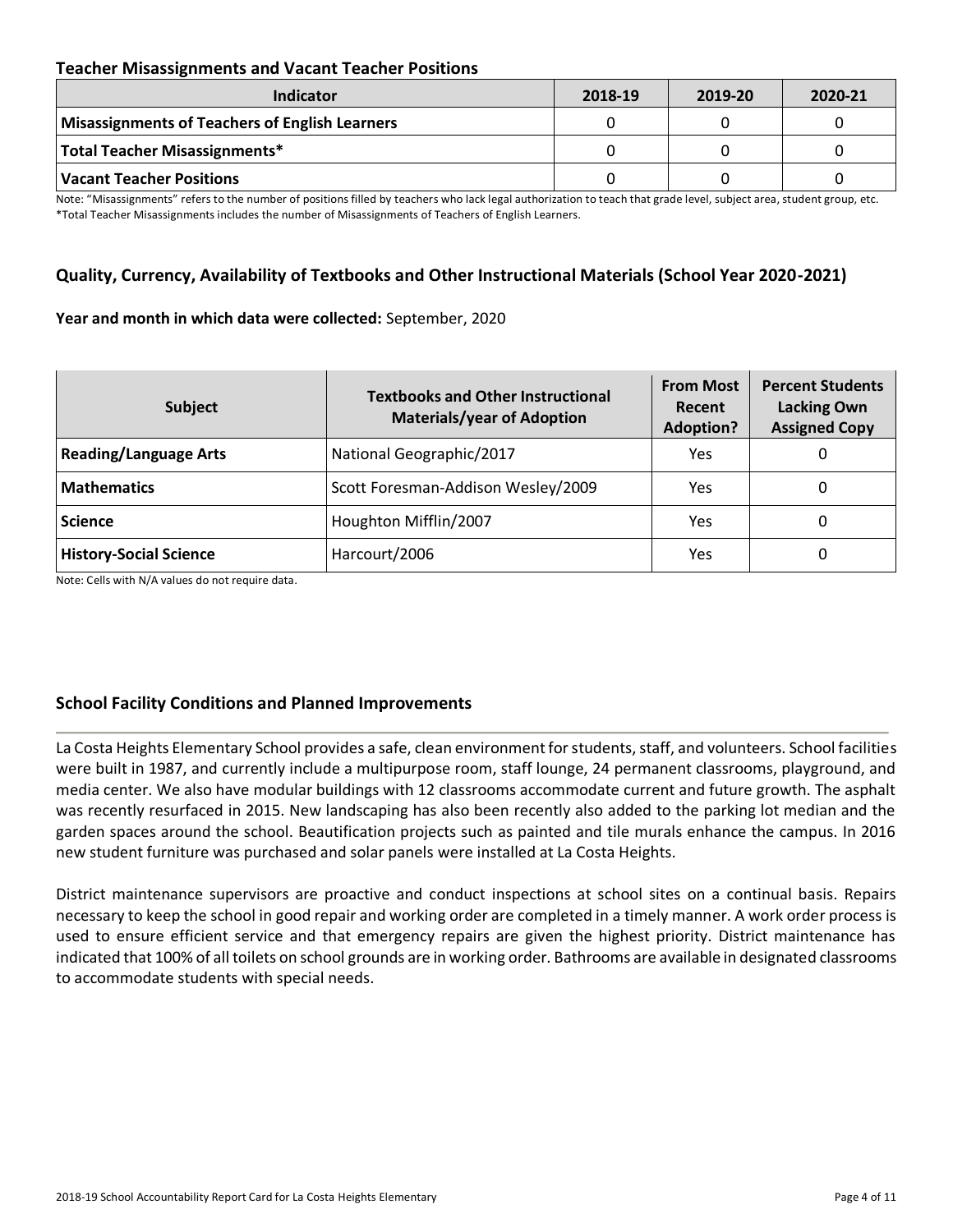### **School Facility Good Repair Status**

Using the **most recently collected** FIT data (or equivalent), provide the following:

- Determination of repair status for systems listed
- Description of any needed maintenance to ensure good repair
- The year and month in which the data were collected
- The rate for each system inspected
- The overall rating

#### **Year and month of the most recent FIT report:** February 24, 2020

| <b>System Inspected</b>                                                       | <b>Rating</b> | <b>Repair Needed and Action Taken or Planned</b> |
|-------------------------------------------------------------------------------|---------------|--------------------------------------------------|
| <b>Systems: Gas Leaks,</b><br><b>Mechanical/HVAC, Sewer</b>                   | Good          |                                                  |
| <b>Interior: Interior Surfaces</b>                                            | Good          |                                                  |
| <b>Cleanliness: Overall Cleanliness,</b><br><b>Pest/ Vermin Infestation</b>   | Good          |                                                  |
| <b>Electrical: Electrical</b>                                                 | Good          |                                                  |
| Restrooms/Fountains: Restrooms,<br>Sinks/Fountains                            | Good          |                                                  |
| <b>Safety: Fire Safety, Hazardous</b><br><b>Materials</b>                     | Good          |                                                  |
| <b>Structural: Structural Damage,</b><br><b>Roofs</b>                         | Good          |                                                  |
| <b>External: Playground/School</b><br>Grounds, Windows/<br>Doors/Gates/Fences | Good          |                                                  |
| <b>Overall Rating</b>                                                         | Exemplary     |                                                  |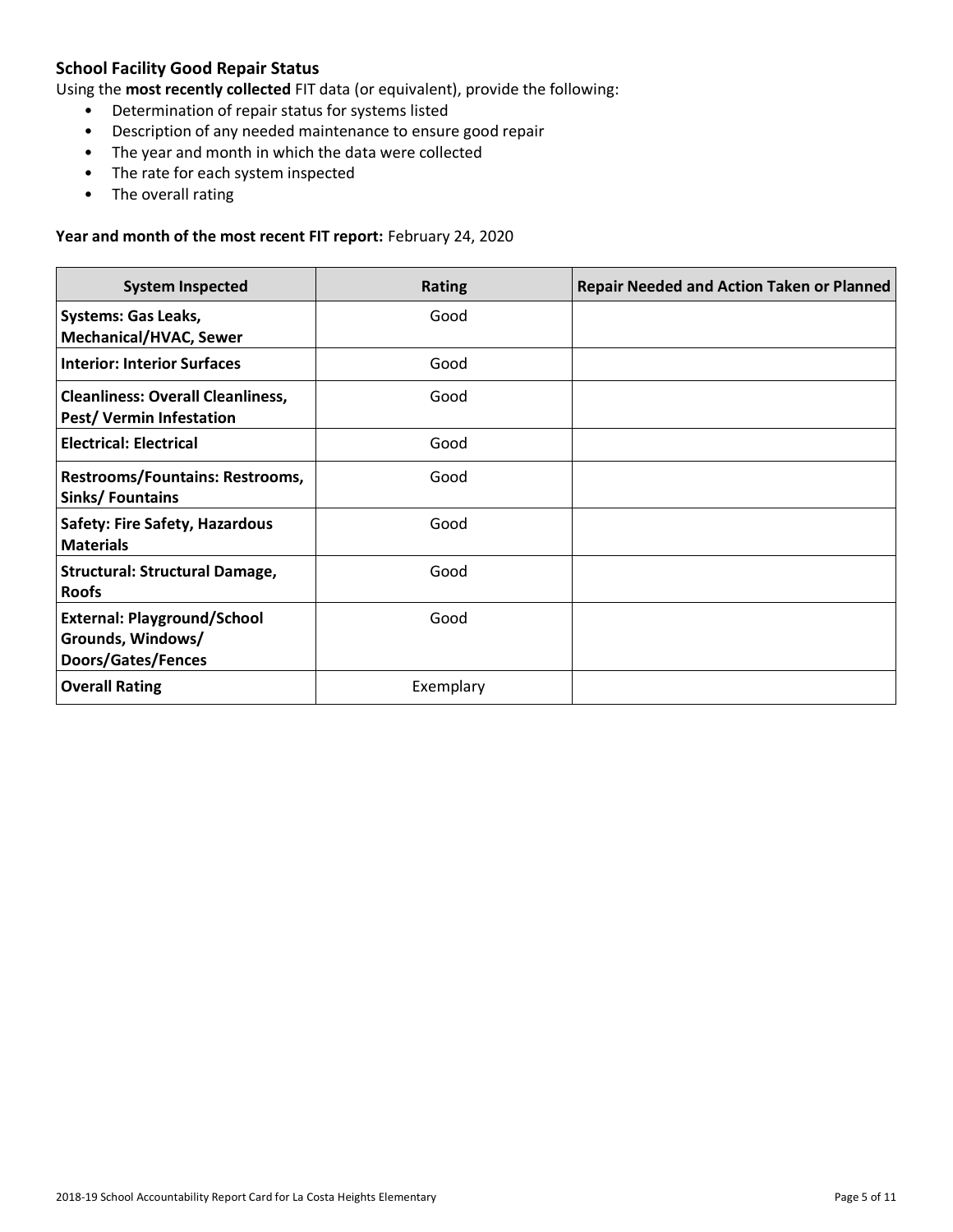# **B. Pupil Outcomes**

### **State Priority: Pupil Achievement**

The SARC provides the following information relevant to the State priority: Pupil Achievement (Priority 4):

- **Statewide assessments** (i.e., California Assessment of Student Performance and Progress [CAASPP] System, which includes the Smarter Balanced Summative Assessments for students in the general education population and the California Alternate Assessments [CAAs] for English language arts/literacy [ELA] and mathematics given in grades three through eight and grade eleven. Only eligible students may participate in the administration of the CAAs. CAAs items are aligned with alternate achievement standards, which are linked with the Common Core State Standards [CCSS] for students with the most significant cognitive disabilities); and
- The percentage of students who have successfully completed courses that satisfy the requirements for entrance to the University of California and the California State University, or career technical education sequences or programs of study.

## **CAASPP Test Results in ELA and Mathematics for All Students Grades Three through Eight and Grade Eleven**

### **Percentage of Students Meeting or Exceeding the State Standard**

| <b>Subject</b>                                                       | <b>School</b><br>2018-19 | <b>School</b><br>2019-20 | <b>District</b><br>2018-19 | <b>District</b><br>2019-20 | <b>State</b><br>2018-19 | <b>State</b><br>2019-20 |
|----------------------------------------------------------------------|--------------------------|--------------------------|----------------------------|----------------------------|-------------------------|-------------------------|
| <b>English Language Arts/Literacy</b><br>$\vert$ (grades 3-8 and 11) | 81                       | N/A                      | 75                         | N/A                        | 50                      | N/A                     |
| <b>Mathematics</b><br>$\sqrt{\frac{1}{2}}$ (grades 3-8 and 11)       | 80                       | N/A                      | 71                         | N/A                        | 39                      | N/A                     |

Note: Cells with N/A values do not require data.

Note: The 2019-2020 data are not available. Due to the COVID-19 pandemic, Executive Order N-30-20 was issued which waived the requirement for statewide testing for the 2019-2020 school year.

Note: Percentages are not calculated when the number of students tested is ten or less, either because the number of students in this category is too small for statistical accuracy or to protect student privacy.

Note: ELA and mathematics test results include the Smarter Balanced Summative Assessment and the CAA. The "Percent Met or Exceeded" is calculated by taking the total number of students who met or exceeded the standard on the Smarter Balanced Summative Assessment plus the total number of students who met the standard (i.e., achieved Level 3-Alternate) on the CAAs divided by the total number of students who participated in both assessments.

### **CAASPP Test Results in ELA by Student Group**

### **Grades Three through Eight and Grade Eleven (School Year 2019-2020)**

| <b>Student Group</b>                | <b>Total</b><br><b>Enrollment</b> | <b>Number</b><br><b>Tested</b> | Percent<br><b>Tested</b> | Percent<br><b>Not</b><br><b>Tested</b> | Percent<br>Met or<br><b>Exceeded</b> |
|-------------------------------------|-----------------------------------|--------------------------------|--------------------------|----------------------------------------|--------------------------------------|
| <b>All Students</b>                 | N/A                               | N/A                            | N/A                      | N/A                                    | N/A                                  |
| <b>Male</b>                         | N/A                               | N/A                            | N/A                      | N/A                                    | N/A                                  |
| Female                              | N/A                               | N/A                            | N/A                      | N/A                                    | N/A                                  |
| <b>Black or African American</b>    | N/A                               | N/A                            | N/A                      | N/A                                    | N/A                                  |
| American Indian or Alaska Native    | N/A                               | N/A                            | N/A                      | N/A                                    | N/A                                  |
| Asian                               | N/A                               | N/A                            | N/A                      | N/A                                    | N/A                                  |
| <b>Filipino</b>                     | N/A                               | N/A                            | N/A                      | N/A                                    | N/A                                  |
| <b>Hispanic or Latino</b>           | N/A                               | N/A                            | N/A                      | N/A                                    | N/A                                  |
| Native Hawaiian or Pacific Islander | N/A                               | N/A                            | N/A                      | N/A                                    | N/A                                  |
| White                               | N/A                               | N/A                            | N/A                      | N/A                                    | N/A                                  |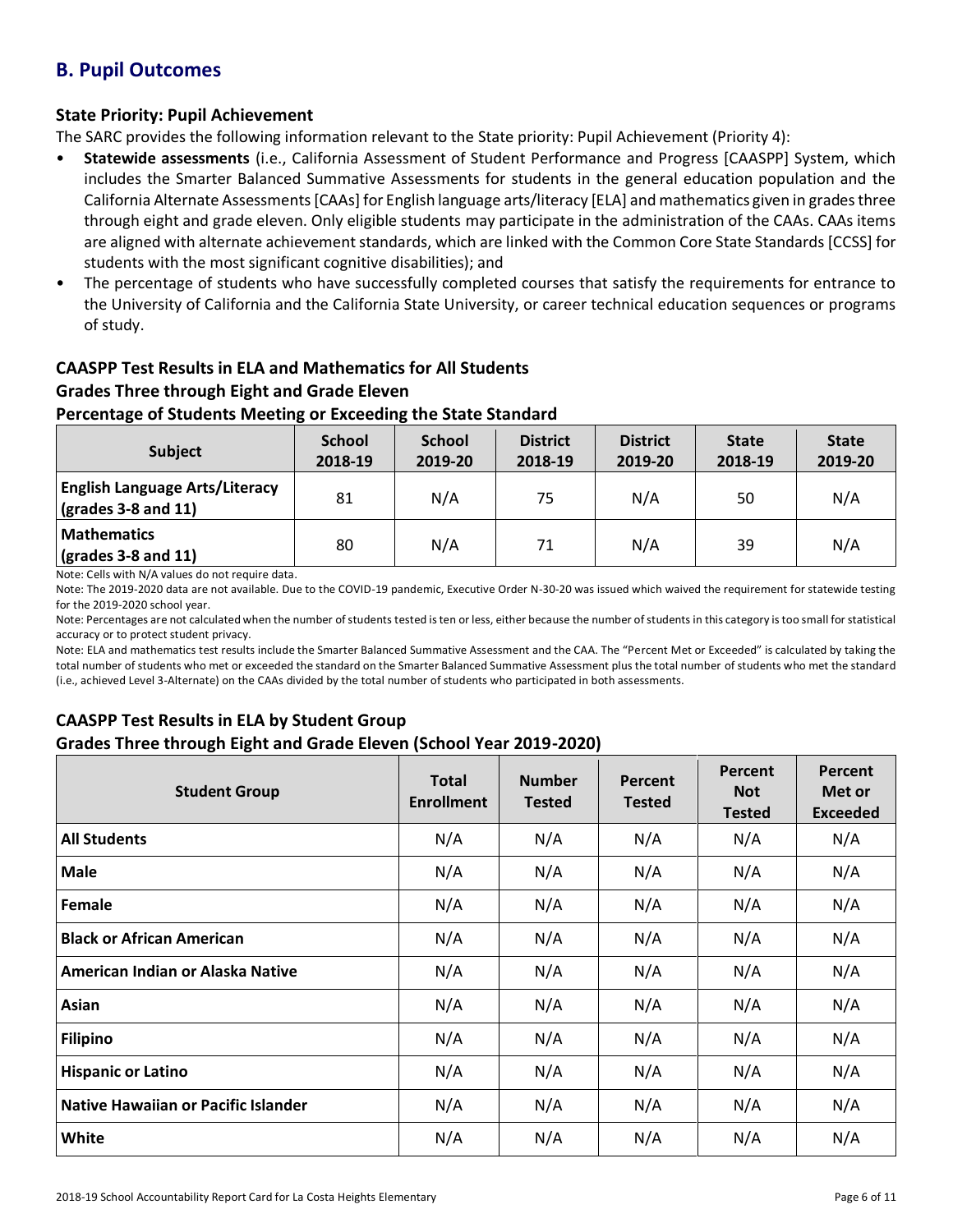| <b>Student Group</b>                                 | <b>Total</b><br><b>Enrollment</b> | <b>Number</b><br><b>Tested</b> | Percent<br><b>Tested</b> | Percent<br><b>Not</b><br><b>Tested</b> | Percent<br>Met or<br><b>Exceeded</b> |
|------------------------------------------------------|-----------------------------------|--------------------------------|--------------------------|----------------------------------------|--------------------------------------|
| <b>Two or More Races</b>                             | N/A                               | N/A                            | N/A                      | N/A                                    | N/A                                  |
| <b>Socioeconomically Disadvantaged</b>               | N/A                               | N/A                            | N/A                      | N/A                                    | N/A                                  |
| <b>English Learners</b>                              | N/A                               | N/A                            | N/A                      | N/A                                    | N/A                                  |
| <b>Students with Disabilities</b>                    | N/A                               | N/A                            | N/A                      | N/A                                    | N/A                                  |
| <b>Students Receiving Migrant Education Services</b> | N/A                               | N/A                            | N/A                      | N/A                                    | N/A                                  |
| <b>Foster Youth</b>                                  | N/A                               | N/A                            | N/A                      | N/A                                    | N/A                                  |
| <b>Homeless</b>                                      | N/A                               | N/A                            | N/A                      | N/A                                    | N/A                                  |

Note: Cells with N/A values do not require data.

Note: The 2019-2020 data are not available. Due to the COVID-19 pandemic, Executive Order N-30-20 was issued which waived the requirement for statewide testing for the 2019-2020 school year.

### **CAASPP Test Results in Mathematics by Student Group Grades Three through Eight and Grade Eleven (School Year 2019-2020)**

| <b>Student Group</b>                                 | <b>Total</b><br><b>Enrollment</b> | <b>Number</b><br><b>Tested</b> | Percent<br><b>Tested</b> | Percent<br><b>Not</b><br><b>Tested</b> | <b>Percent</b><br>Met or<br><b>Exceeded</b> |
|------------------------------------------------------|-----------------------------------|--------------------------------|--------------------------|----------------------------------------|---------------------------------------------|
| <b>All Students</b>                                  | N/A                               | N/A                            | N/A                      | N/A                                    | N/A                                         |
| <b>Male</b>                                          | N/A                               | N/A                            | N/A                      | N/A                                    | N/A                                         |
| Female                                               | N/A                               | N/A                            | N/A                      | N/A                                    | N/A                                         |
| <b>Black or African American</b>                     | N/A                               | N/A                            | N/A                      | N/A                                    | N/A                                         |
| American Indian or Alaska Native                     | N/A                               | N/A                            | N/A                      | N/A                                    | N/A                                         |
| Asian                                                | N/A                               | N/A                            | N/A                      | N/A                                    | N/A                                         |
| <b>Filipino</b>                                      | N/A                               | N/A                            | N/A                      | N/A                                    | N/A                                         |
| <b>Hispanic or Latino</b>                            | N/A                               | N/A                            | N/A                      | N/A                                    | N/A                                         |
| <b>Native Hawaiian or Pacific Islander</b>           | N/A                               | N/A                            | N/A                      | N/A                                    | N/A                                         |
| White                                                | N/A                               | N/A                            | N/A                      | N/A                                    | N/A                                         |
| <b>Two or More Races</b>                             | N/A                               | N/A                            | N/A                      | N/A                                    | N/A                                         |
| <b>Socioeconomically Disadvantaged</b>               | N/A                               | N/A                            | N/A                      | N/A                                    | N/A                                         |
| <b>English Learners</b>                              | N/A                               | N/A                            | N/A                      | N/A                                    | N/A                                         |
| <b>Students with Disabilities</b>                    | N/A                               | N/A                            | N/A                      | N/A                                    | N/A                                         |
| <b>Students Receiving Migrant Education Services</b> | N/A                               | N/A                            | N/A                      | N/A                                    | N/A                                         |
| <b>Foster Youth</b>                                  | N/A                               | N/A                            | N/A                      | N/A                                    | N/A                                         |
| <b>Homeless</b>                                      | N/A                               | N/A                            | N/A                      | N/A                                    | N/A                                         |

Note: Cells with N/A values do not require data.

Note: The 2019-2020 data are not available. Due to the COVID-19 pandemic, Executive Order N-30-20 was issued which waived the requirement for statewide testing for the 2019-2020 school year.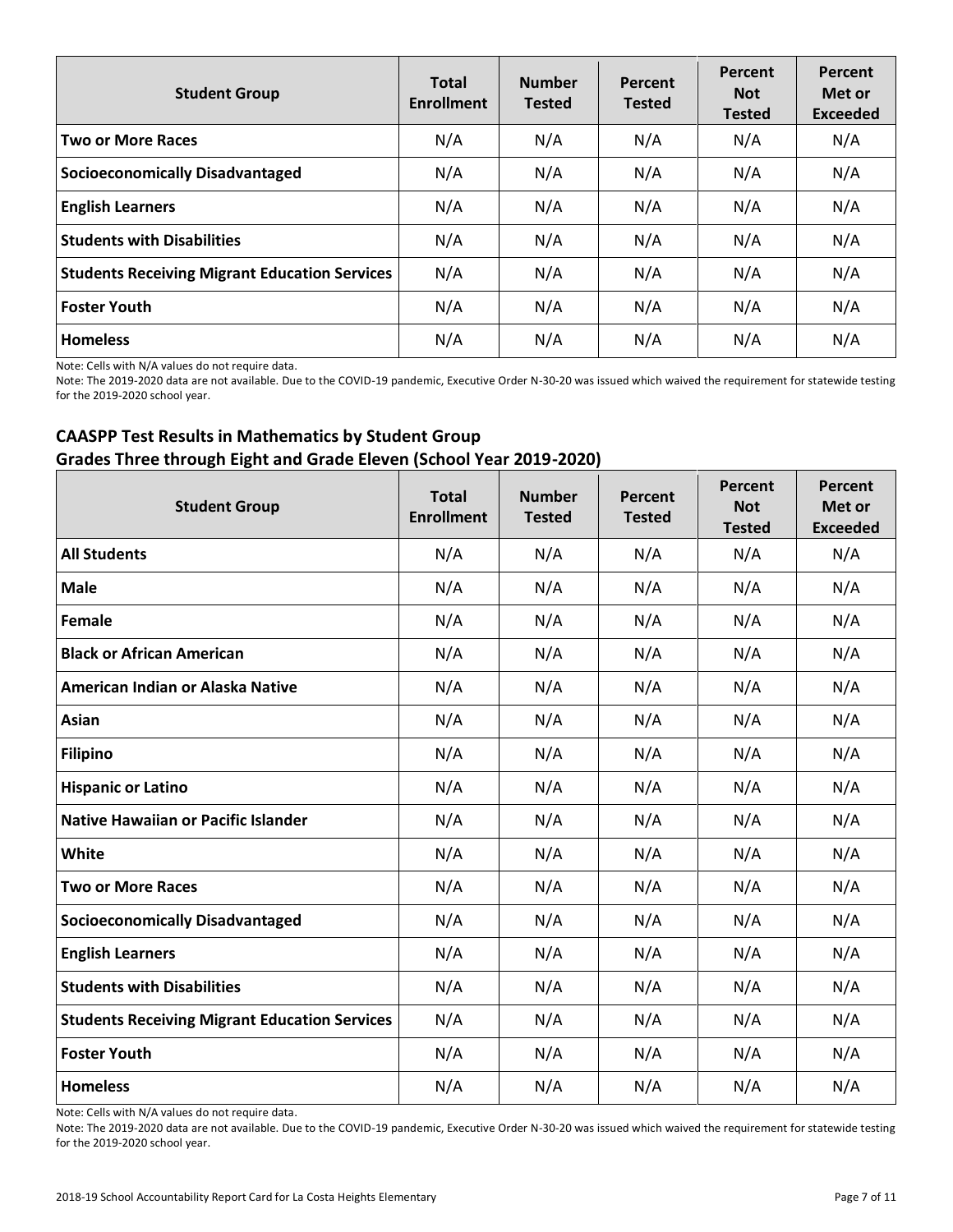### **CAASPP Test Results in Science for All Students Grades Five, Eight, and High School Percentage of Students Meeting or Exceeding the State Standard**

| . .<br>-                              | --                       |                          |                            |                            |                         |                         |
|---------------------------------------|--------------------------|--------------------------|----------------------------|----------------------------|-------------------------|-------------------------|
| <b>Subject</b>                        | <b>School</b><br>2018-19 | <b>School</b><br>2019-20 | <b>District</b><br>2018-19 | <b>District</b><br>2019-20 | <b>State</b><br>2018-19 | <b>State</b><br>2019-20 |
| Science (grades 5, 8 and high school) | 69                       | N/A                      | 59                         | N/A                        | 30                      | N/A                     |

Note: Cells with N/A values do not require data.

Note: The 2019-2020 data are not available. Due to the COVID-19 pandemic, Executive Order N-30-20 was issued which waived the requirement for statewide testing for the 2019-2020 school year.

Note: The new California Science Test (CAST) was first administered operationally in the 2018-2019 school year.

### **State Priority: Other Pupil Outcomes**

The SARC provides the following information relevant to the State priority: Other Pupil Outcomes (Priority 8):

Pupil outcomes in the subject areas of physical education.

### **California Physical Fitness Test Results (School Year 2019-2020)**

| <b>Grade Level</b> | <b>Percentage of Students</b><br><b>Meeting Four of Six</b><br><b>Fitness Standards</b> |     | <b>Percentage of Students</b><br><b>Meeting Six of Six</b><br><b>Fitness Standards</b> |  |
|--------------------|-----------------------------------------------------------------------------------------|-----|----------------------------------------------------------------------------------------|--|
|                    | N/A                                                                                     | N/A | N/A                                                                                    |  |
|                    | N/A                                                                                     | N/A | N/A                                                                                    |  |
| 9                  | N/A                                                                                     | N/A | N/A                                                                                    |  |

Note: Cells with N/A values do not require data.

Note: The 2019–2020 data are not available. Due to the COVID-19 pandemic, Executive Order N-56-20 was issued which waived the requirement to administer the physical fitness performance test for the 2019–2020 school year.

# **C. Engagement**

### **State Priority: Parental Involvement**

The SARC provides the following information relevant to the State priority: Parental Involvement (Priority 3):

• Efforts the school district makes to seek parent input in making decisions for the school district and each school site

### **Opportunities for Parental Involvement (School Year 2020-2021)**

Our families and community are an integral part of our school's success. Parents can be found in countless classrooms and engaged in meaningful work. We encourage you to get involved with the any of the invaluable committees already in action. Our School Site Council (SSC), Parent Teacher Association (PTA), English Learner Advisory Committee (ELAC), and Encinitas Education Foundation (EEF) groups offer opportunities for rewarding involvement. In addition, we invite parents to volunteer in classrooms, in our garden, through various student leadership activities, and more.

Numerous programs and activities are enriched by the generous contributions made by the Parent Teacher Association (PTA) and the Encinitas Educational Foundation (EEF). La Costa Heights Elementary School offers a variety of events, programs, and activities throughout the school year for parents to become actively involved in their child's school and education. The following are a few opportunities open to parents and the community: Family Night, Red Ribbon Week, Winter Festival, Service Learning, Book Fair, Playground Partners, Jog-a-Thon, Study Buddies, Green Team Activities, Kindness Team, and many others.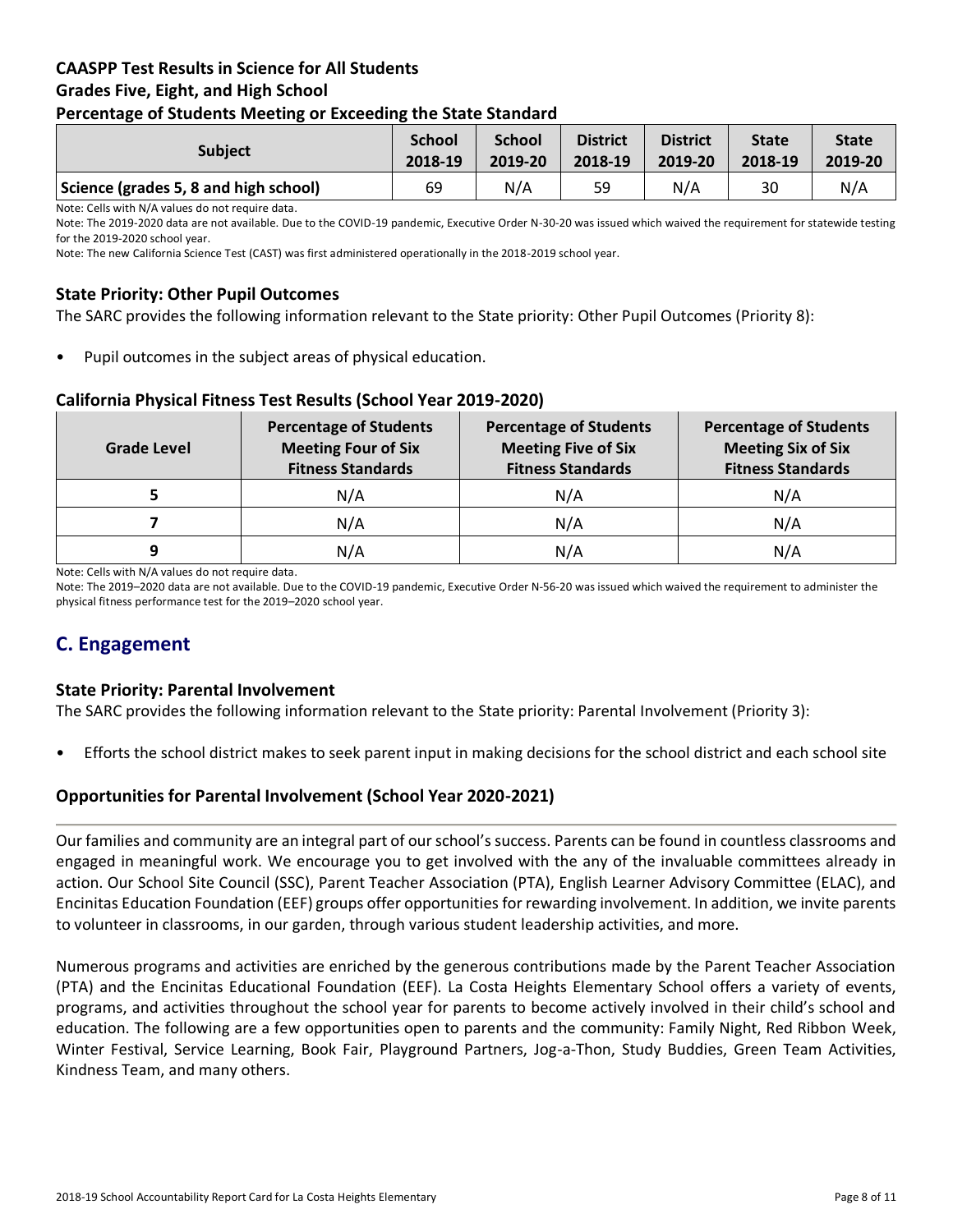While many of our typical programs have been reimagined or postponed during the COVID-19 pandemic, our parents continue to be integral partners. Parents participate in PTA programs virtually and socially distanced, attend principal chats, participate in planning committees, support their child's education during distance learning and hybrid learning, and partner with teachers to support their child's success.

### **State Priority: School Climate**

The SARC provides the following information relevant to the State priority: School Climate (Priority 6):

- Pupil suspension rates;
- Pupil expulsion rates; and
- Other local measures on the sense of safety.

### **Suspensions and Expulsions**

### **(data collected between July through June, each full school year respectively)**

| Rate               | <b>School</b><br>2017-18 | <b>School</b><br>2018-19 | <b>District</b><br>2017-18 | <b>District</b><br>2018-19 | <b>State</b><br>2017-18 | <b>State</b><br>2018-19 |
|--------------------|--------------------------|--------------------------|----------------------------|----------------------------|-------------------------|-------------------------|
| <b>Suspensions</b> | 0.0                      | 0.1                      | 0.4                        | 0.2                        | 3.5                     | 3.5                     |
| <b>Expulsions</b>  | 0.0                      | 0.0                      | 0.0                        | 0.0                        | 0.1                     | 0.1                     |

### **Suspensions and Expulsions for School Year 2019-2020 Only (data collected between July through February, partial school year due to the COVID-19 pandemic)**

| Rate               | <b>School</b><br>2019-20 | <b>District</b><br>2019-20 | <b>State</b><br>2019-20 |
|--------------------|--------------------------|----------------------------|-------------------------|
| <b>Suspensions</b> |                          | 10                         |                         |
| <b>Expulsions</b>  |                          |                            |                         |

Note: The 2019-2020 suspensions and expulsions rate data are not comparable to prior year data because the 2019-2020 school year is a partial school year due to the COVID-19 crisis. As such, it would be inappropriate to make any comparisons in rates of suspensions and expulsions in the 2019-2020 school year compared to prior years.

### **School Safety Plan (School Year 2020-2021)**

Maintaining a safe, clean, and orderly environment is a top priority and essential to teaching and learning. The Comprehensive School Safety Plan (CSSP) is developed by La Costa Heights Elementary in consultation with local law enforcement/emergency preparedness staff, School Site Council (SSC) and Administrative Services in order to comply with Senate Bill 187. The CSSP includes: Annual Schools Safety Data, School Safety Policies and Procedures, Emergency Preparedness Procedures, and Emergency Plans and Protocols. It was most recently updated and reviewed in October 2020 and accepted by the Board of Trustees in November 2020.

We conduct regularly scheduled safety drills including fire, shelter-in-place, lockdown and earthquake. We practice evacuation procedures for fire, procedures for disaster preparedness, and to be ready to respond to the possibility of strangers or dangers on campus. Our district maintenance and site custodial personnel routinely check all play equipment for safety and make recommendations for proactive maintenance. To ensure safety during instructional hours, the perimeter gates of the site are locked immediately after entry each morning and reopened only at dismissal. During school hours, all visitors are required to present an ID for processing via our Raptor Visitor System. Additionally, our site is alarmed during non-school hours. To monitor all school sites, each school is equipped with surveillance cameras. We have a strong partnership with the San Diego County Sheriff's Department North Coastal Station in Encinitas, the Carlsbad Police Department and our Carlsbad School Resource Officers. All staff takes pride in our school and work together to maintain a well-kept and safe facility.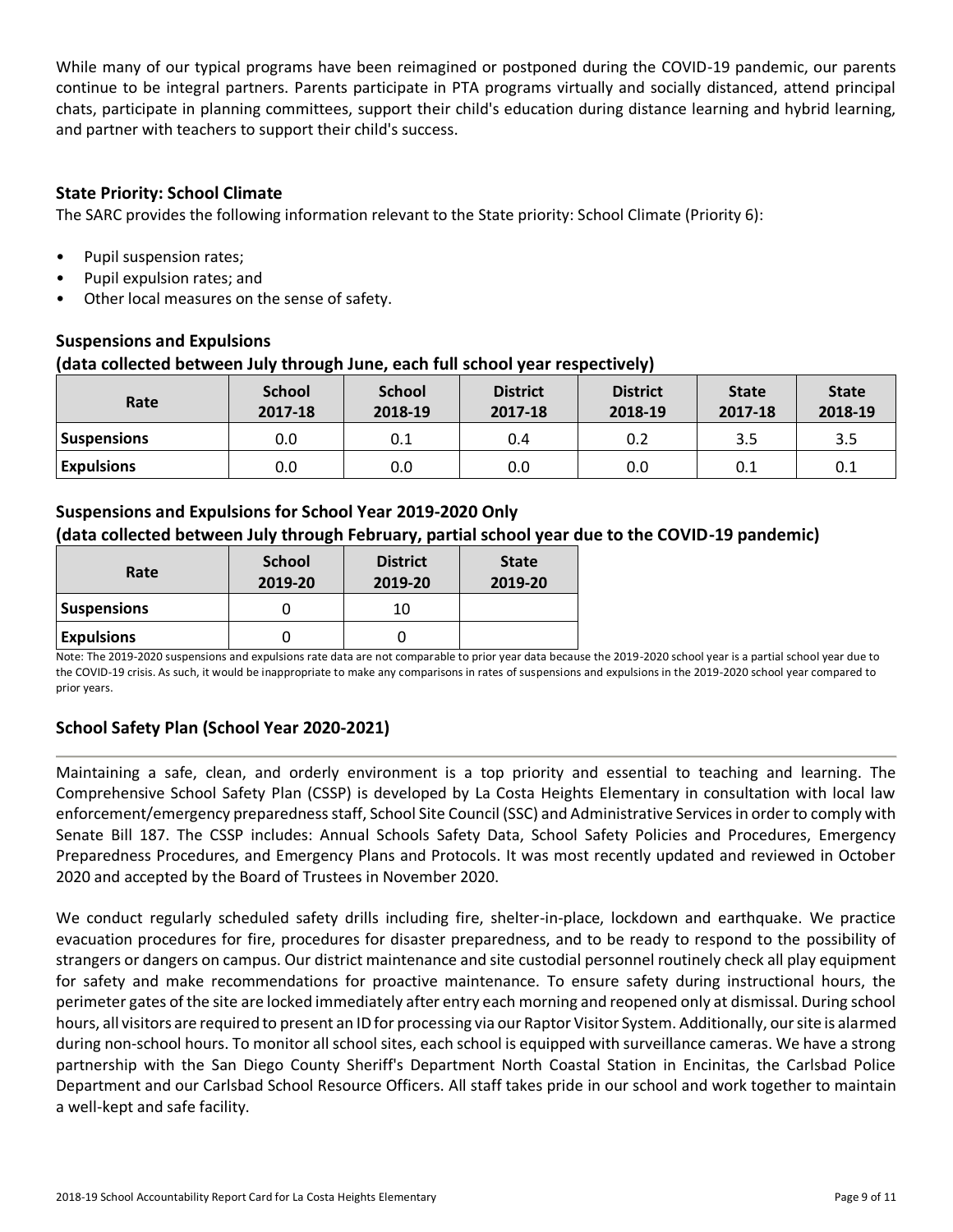# **D. Other SARC Information**

The information in this section is required to be in the SARC but is not included in the state priorities for LCFF.

| Grade<br>Level | <b>Average</b><br><b>Class</b><br><b>Size</b> | 2017-18 2017-18 2017-18 2017-18 2018-19 2018-19 2018-19 2018-19 2019-20 2019-20 2019-20 2019-20 2019-20 <br># of<br> Classes* Classes* Classes* <br><b>Size</b><br>$1 - 20$ | # of<br><b>Size</b><br>$21 - 32$ | # of<br><b>Size</b><br>$33+$ | Average<br><b>Class</b><br><b>Size</b> | # of<br>$ Classes^* Classes^* Classes^* $<br><b>Size</b><br>$1 - 20$ | # of<br><b>Size</b><br>$21 - 32$ | # of<br><b>Size</b><br>$33+$ | Average<br><b>Class</b><br><b>Size</b> | # of<br> Classes* Classes* Classes*<br><b>Size</b><br>$1 - 20$ | # of<br><b>Size</b><br>21-32 | # of<br><b>Size</b><br>$33+$ |
|----------------|-----------------------------------------------|-----------------------------------------------------------------------------------------------------------------------------------------------------------------------------|----------------------------------|------------------------------|----------------------------------------|----------------------------------------------------------------------|----------------------------------|------------------------------|----------------------------------------|----------------------------------------------------------------|------------------------------|------------------------------|
| К              | 23                                            |                                                                                                                                                                             | 4                                |                              | 18                                     | 5                                                                    |                                  | 4                            | 25                                     |                                                                |                              |                              |
| $\mathbf{1}$   | 24                                            |                                                                                                                                                                             | 4                                |                              | 24                                     |                                                                      | 4                                |                              | 22                                     | 1                                                              | 3                            |                              |
| $\overline{2}$ | 24                                            |                                                                                                                                                                             | 4                                |                              | 25                                     |                                                                      | 4                                |                              | 20                                     | 4                                                              |                              |                              |
| 3              | 24                                            |                                                                                                                                                                             | 4                                |                              | 24                                     |                                                                      | 4                                |                              | 20                                     | 1                                                              | 4                            |                              |
| 4              | 30                                            |                                                                                                                                                                             | 3                                |                              | 31                                     |                                                                      | 3                                |                              | 31                                     |                                                                | 3                            |                              |
| 5              | 31                                            |                                                                                                                                                                             | 3                                |                              | 31                                     |                                                                      | $\overline{2}$                   |                              | 31                                     |                                                                | 3                            |                              |
| 6              | 24                                            | 1                                                                                                                                                                           | 4                                |                              | 26                                     | 1                                                                    | 3                                |                              | 30                                     |                                                                | 3                            |                              |
| Other**        | 9                                             | 1                                                                                                                                                                           |                                  |                              | 18                                     | 1                                                                    | $\mathbf{1}$                     |                              | 10                                     | $\overline{2}$                                                 |                              |                              |

### **Average Class Size and Class Size Distribution (Elementary)**

\*Number of classes indicates how many classes fall into each size category (a range of total students per class).

\*\* "Other" category is for multi-grade level classes.

### **Ratio of Pupils to Academic Counselor (School Year 2019-2020)**

| <b>Title</b>         | Ratio |
|----------------------|-------|
| Academic Counselors* |       |

\*One full time equivalent (FTE) equals one staff member working full time; one FTE could also represent two staff members who each work 50 percent of full time.

### **Student Support Services Staff (School Year 2019-2020)**

| <b>Title</b>                                                         | Number of FTE*<br><b>Assigned to School</b> |  |  |
|----------------------------------------------------------------------|---------------------------------------------|--|--|
| <b>Counselor (Academic, Social/Behavioral or Career Development)</b> |                                             |  |  |
| Library Media Teacher (Librarian)                                    |                                             |  |  |
| Library Media Services Staff (Paraprofessional)                      |                                             |  |  |
| Psychologist                                                         |                                             |  |  |
| <b>Social Worker</b>                                                 |                                             |  |  |
| <b>Nurse</b>                                                         |                                             |  |  |
| Speech/Language/Hearing Specialist                                   |                                             |  |  |
| <b>Resource Specialist (non-teaching)</b>                            |                                             |  |  |
| Other                                                                | 3                                           |  |  |

\*One Full Time Equivalent (FTE) equals one staff member working full time; one FTE could also represent two staff members who each work 50 percent of full time.